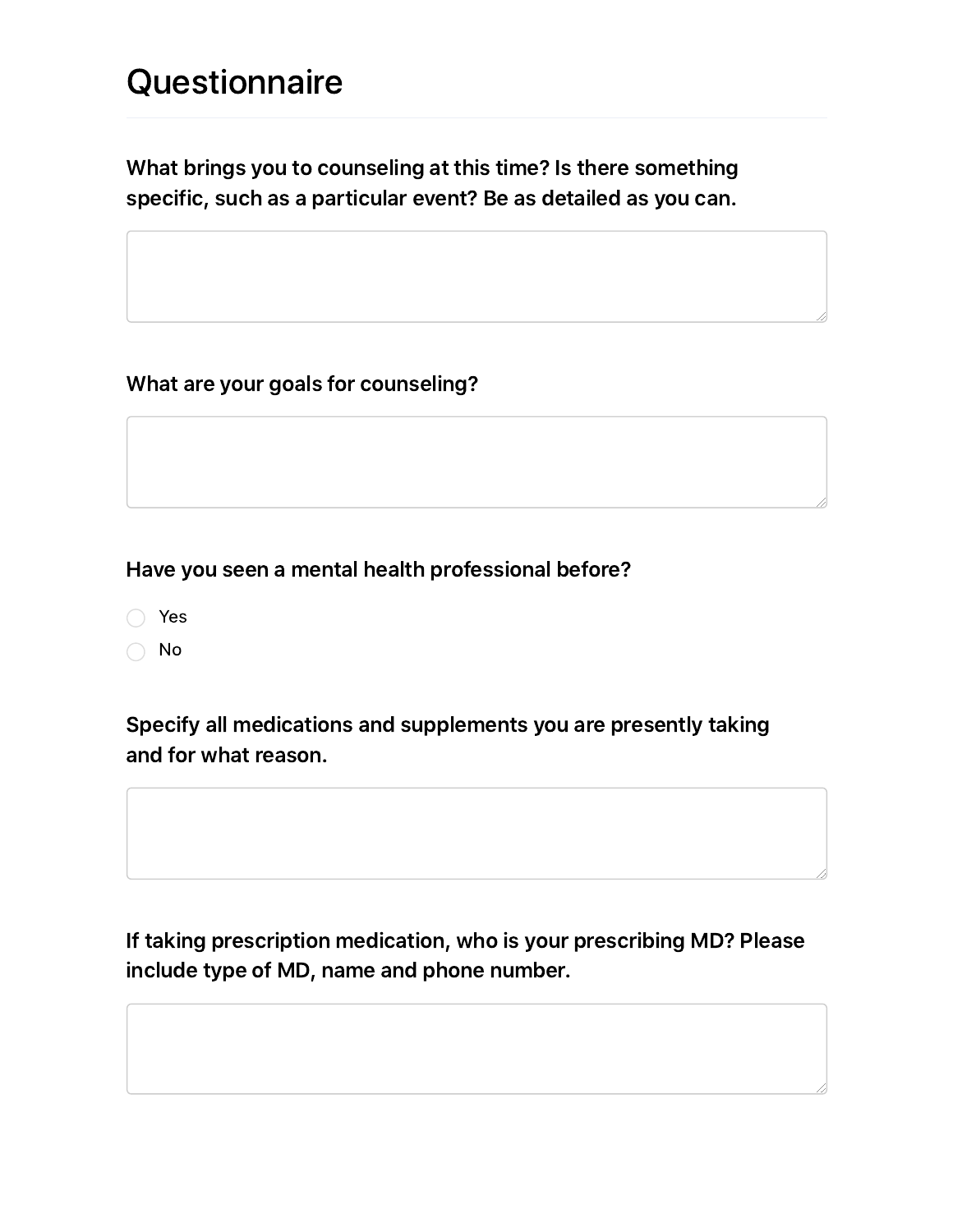# Who is your primary care physician? Please include type of MD, name and phone number.

## Do you drink alcohol?

- Yes
- No

### Do you use recreational drugs?

- Yes
- No

#### Do you have suicidal thoughts?

- Yes
- No

#### Have you ever attempted suicide?

- Yes
- ◯ No

#### Do you have thoughts or urges to harm others?

- Yes
- ◯ No

#### Have you ever been hospitalized for a psychiatric issue?

- Yes
- ◯ No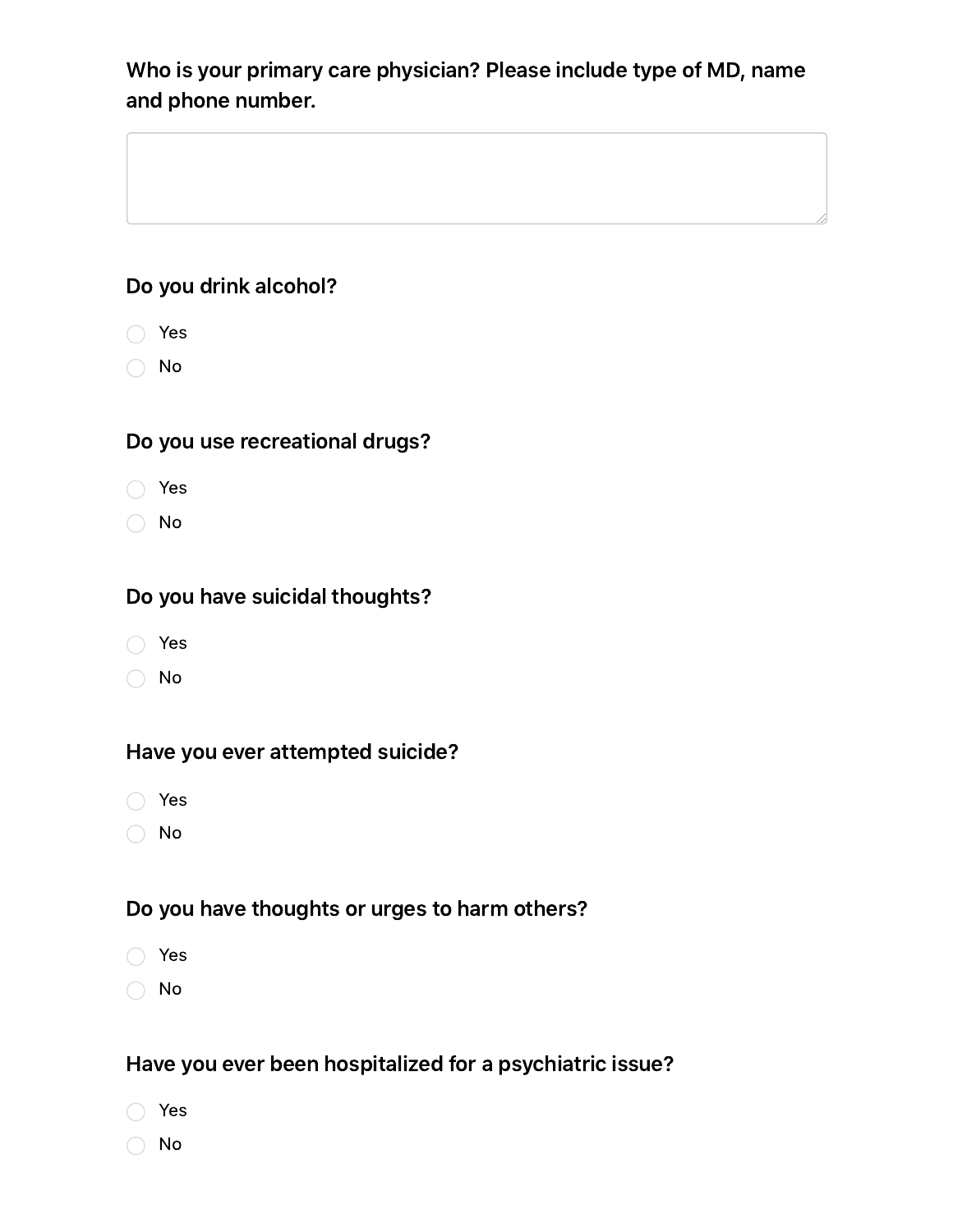Is there a history of mental illness in your family?

Yes ◯ No

If you are in a relationship, please describe the nature of the relationship and months or years together.

Describe your current living situation. Do you live alone, with others. With family, etc...

What is your level of education? Highest grade/degree and type of degree.

What is your current occupation? What do you do? How long have you been doing it?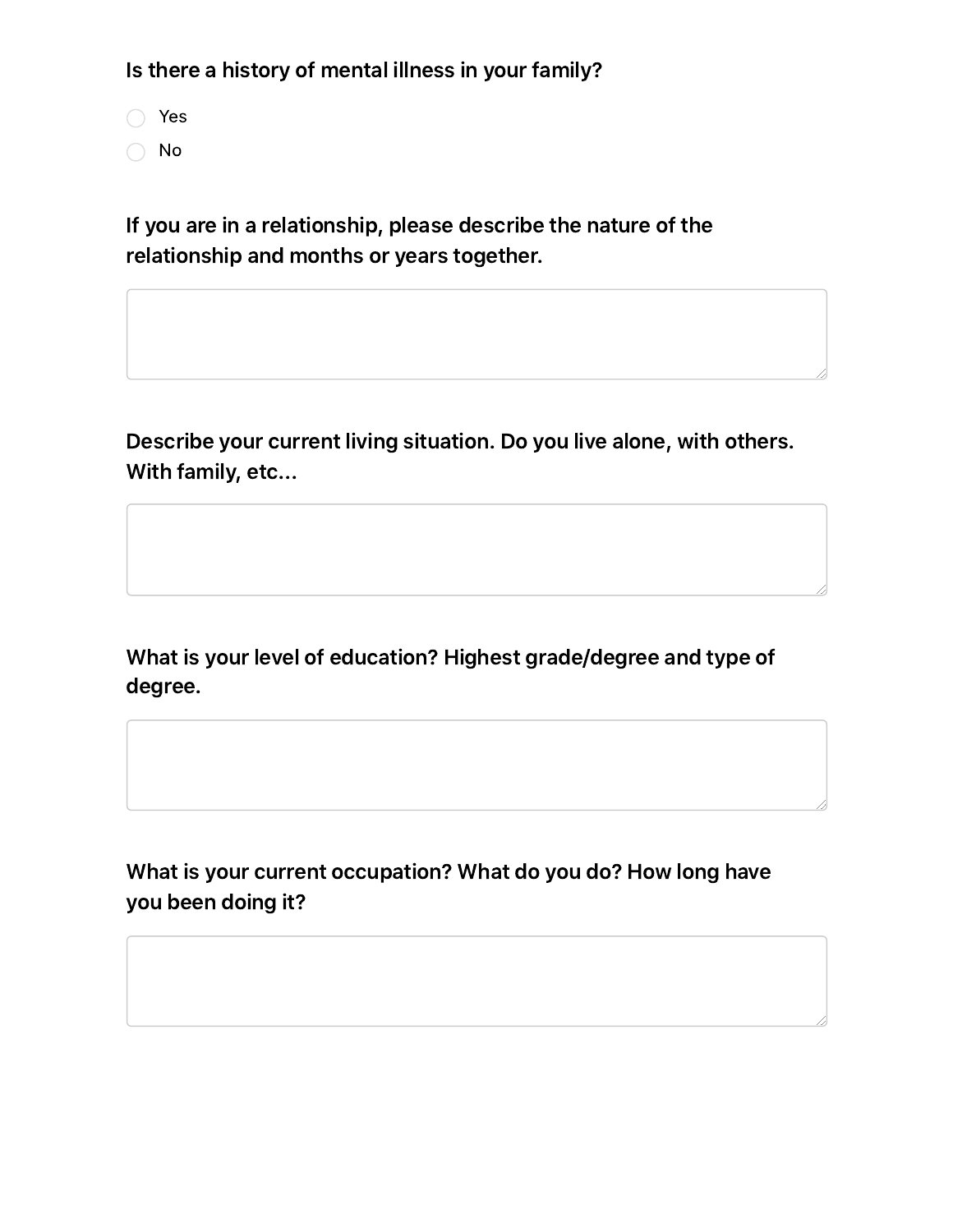# Please check any of the following you have experienced in the past six months

- **nd** Increased appetite
- Decreased appetite
- Trouble concentrating
- Difficulty sleeping
- $\Box$  Excessive sleep
- **Low motivation**
- $\Box$  Isolation from others
- Fatigue/low energy
- **Low self-esteem**
- Depressed mood
- Tearful or crying spells
- **Anxiety**
- $\Box$  Fear
- **C** Hopelessness
- $\Box$  Panic
- **Other**